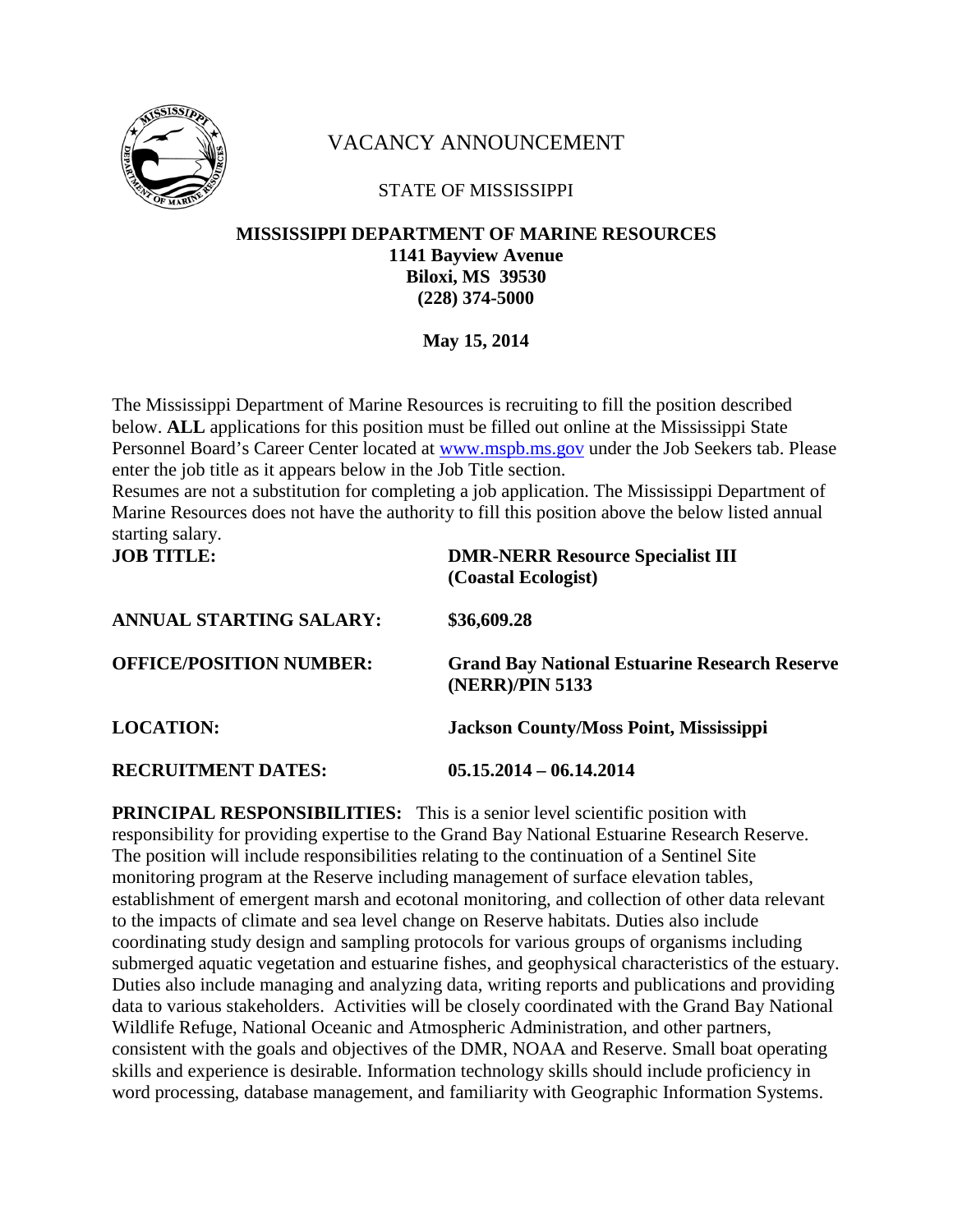The ability to operate boats, automobiles, UTV's, GPS Units, various field sampling and laboratory monitoring equipment, and basic maintenance skills are needed. Considerable outside work is involved with this position, often under extreme weather conditions, including extremes of heat, cold, wind and rain. Loud noise may be associated with operation of equipment. This position will not directly supervise employees; however this employee may coordinate the field activities of NERR staff and volunteers within the scope of this project. The position requires a fairly fit individual that can endure the rigors of physically challenging tasks often performed in harsh weather conditions. This position will be supervised by the NERR Stewardship Coordinator.

**KNOWLEDGE, SKILLS, AND ABILITIES:** The ideal candidate should have a strong educational background in coastal ecology and demonstrated working knowledge of GIS and GPS concepts, data management, and relevant statistical methods. Knowledge and experience using ArcGIS software and differential GPS equipment is desirable. The successful candidate should have a working knowledge of: coastal Mississippi flora and fauna; accepted restoration practices and techniques, resource monitoring procedures and basic scientific principles. The best suited candidate should have knowledge of coastal waters; experience with habitat mapping of coastal and wetland ecosystems; experience with GPS field surveys particularly using Trimble equipment; project development and management experience; the ability to synthesize, interpret, and communicate scientific information; a working knowledge of current trends and best practices in coastal resource management; and be skilled in writing concise and accurate technical reports with all related documentation. The incumbent must also possess good verbal and written communication skills, be able to appropriately interact with a wide variety of people, including other staff and partners, and have the ability to exercise considerable judgment and discretion. The ideal candidate should demonstrate the ability to implement multiple project tasks simultaneously and ability to work effectively with others. Candidates selected for interviews will be asked to provide a writing sample, preferably in the form of a peer-reviewed scientific publication.

## **EDUCATION & EXPERIENCE REQUIREMENTS:**

A Master's Degree from an accredited four-year college or university in biology, marine science, land use planning, coastal management, environmental policy, botany, geology, geography, ecology, environmental science, chemistry, forestry, wildlife management/biology, or a related field.

# **AND**

One (1) year experience related to the described duties.

# **OR**

A Bachelor's Degree from an accredited four-year college or university in biology, marine science, coastal management, environmental policy, botany, geology, geography, ecology, environmental science, chemistry, forestry, wildlife management/biology, or a related field.

## **AND**

Two (2) years experience related to the described duties.

**SUBSTITUTION STATEMENT:** Related education and related experience may be substituted on an equal basis.